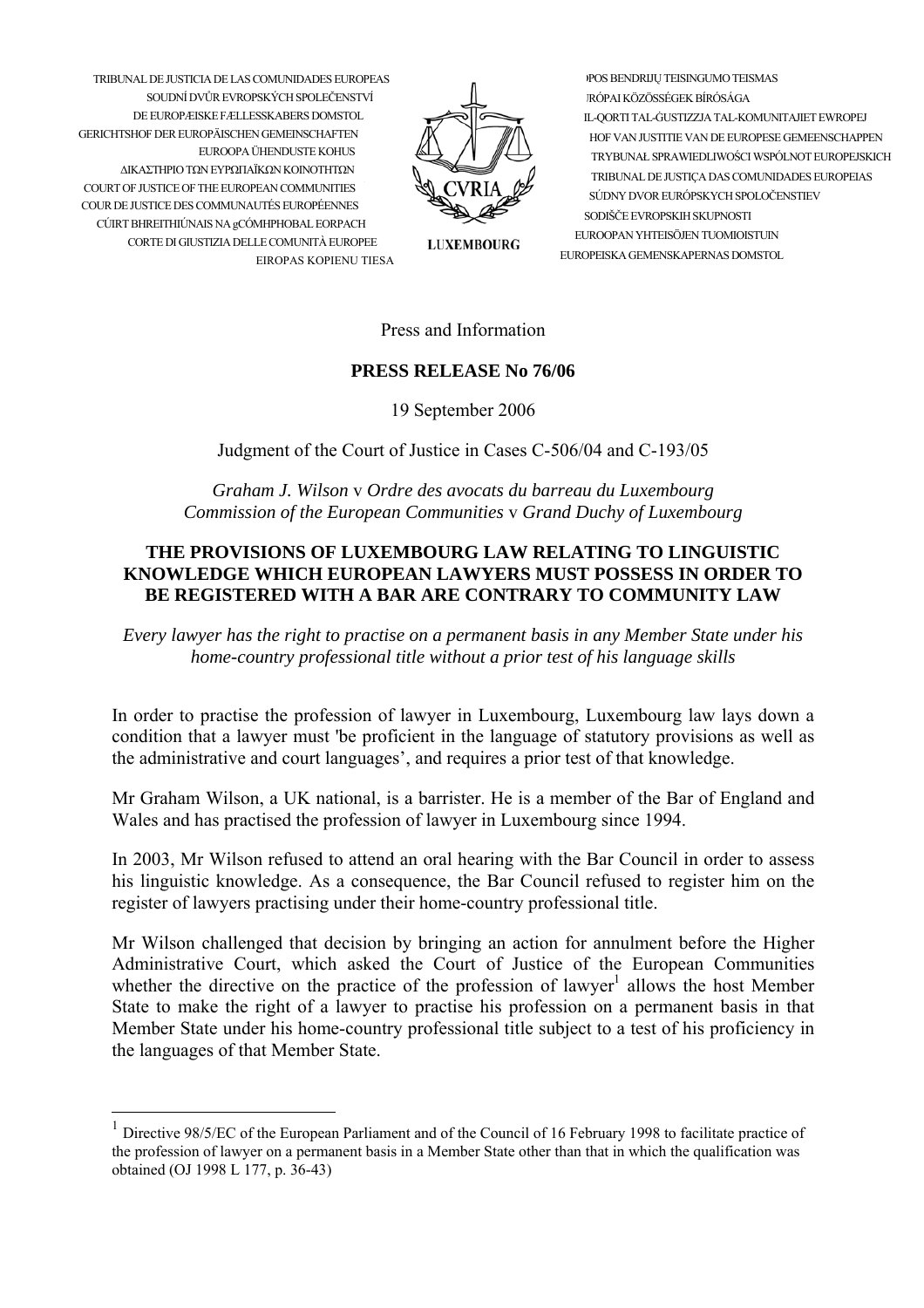The Court states that the directive aims to facilitate the exercise of the fundamental freedom of establishment for lawyers, and **that it precludes a prior test of linguistic knowledge.** Only a certificate attesting to registration with the competent authority of the home Member State is necessary in order to be registered with a Bar in the host Member State. To compensate for the exclusion of this prior testing, rules of professional conduct exist to ensure the protection of consumers and the proper administration of justice. Therefore, subject to disciplinary sanctions, a European lawyer must respect those rules, both the rules of the home Member State and those of the host Member State. Among those obligations is the duty of a lawyer not to handle cases which require linguistic knowledge that he does not possess.

Furthermore, according to the directive, a European lawyer who wishes to join the profession of the host Member State must show that he has effectively and regularly pursued an activity for a period of at least three years in the law of that Member State.

## **The Court concludes, therefore, that the directive precludes a national law which makes registration of a European lawyer with the Bar of the host Member State subject to a language test.**

In this case, the Court also explains its case-law on **the definition of a court or tribunal**. It considers that, in the event of a refusal to register with the Bar of the host Member State, a right of appeal before disciplinary tribunals composed exclusively or predominantly of local lawyers is not the remedy before a court or tribunal that the directive requires Member States to provide for in such cases.

In parallel, the Commission also brought an action for failure to fulfil obligations against Luxembourg, taking the view that **three national measures are contrary to the directive:** 

# *Registration on the Bar Register following an oral test to assess linguistic knowledge*

The Luxembourg Government relies on the proper administration of justice to justify the existence of that provision, but the Court observes, as in Mr Wilson's case, that the directive does not provide for any condition other than that the lawyer must produce a certificate attesting to registration in the home Member State, and **concludes that the Luxembourg provision which makes registration of a European lawyer with the competent national authority subject to a prior test of linguistic knowledge is contrary to the directive.** 

## *The prohibition on European lawyers accepting service on behalf of companies in Luxembourg*

The Court notes the principle that European lawyers are entitled to pursue the same professional activities as lawyers practising under the professional title of the host Member State, subject to the exceptions provided for by the directive. The activity of accepting service on behalf of companies is not included in those exceptions. **Member States are not authorised to provide in their national law for other exceptions to that principle.**

#### *The obligation to produce each year a certificate from the home Member State*

The Court observes that that obligation is an **unjustified administrative burden** which is contrary to the directive, since the latter already enshrines a principle of mutual assistance, according to which the competent authority of the home Member State must notify the